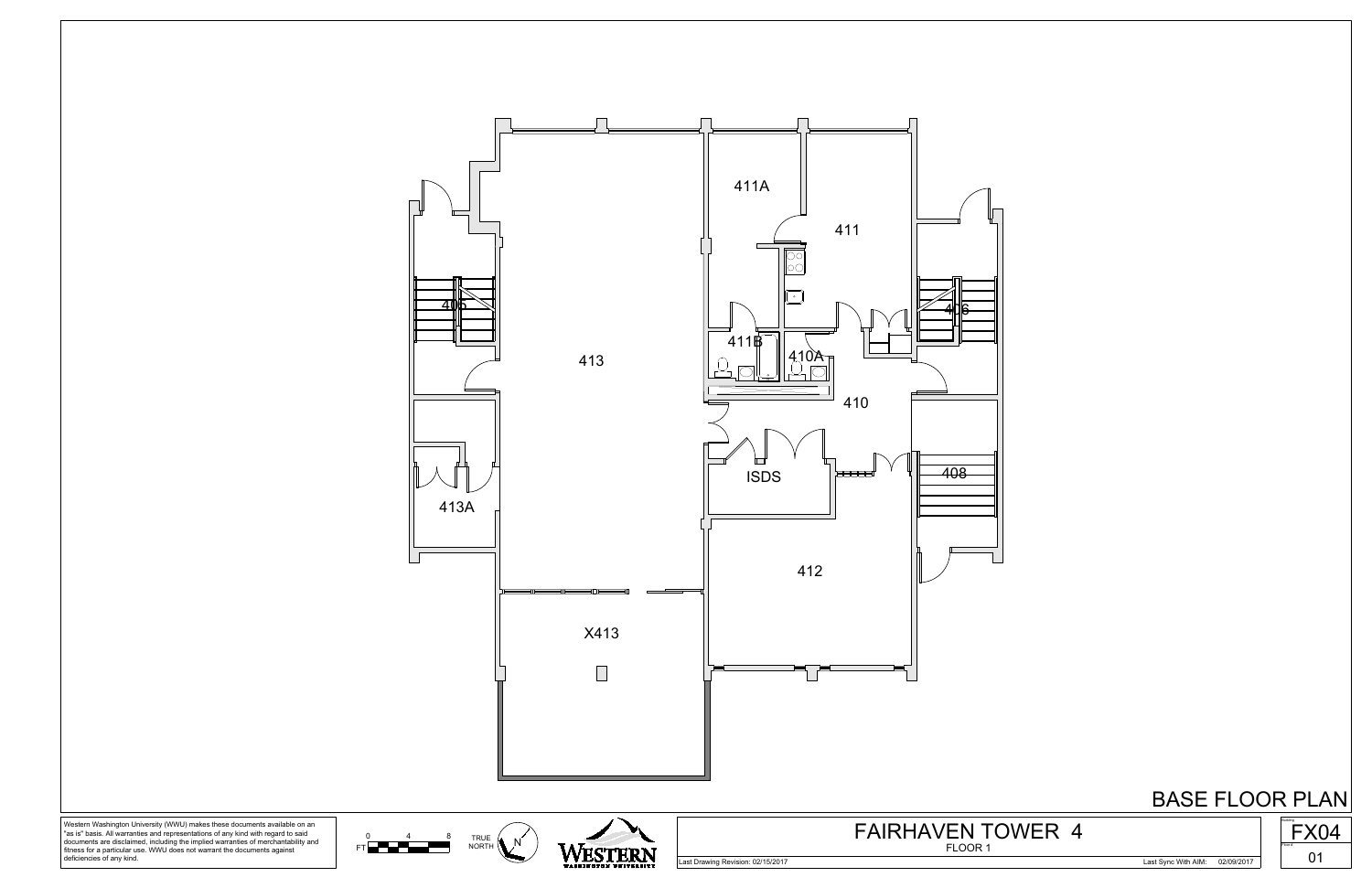

## BASE FLOOR PLAN



Western Washington University (WWU) makes these documents available on an "as is" basis. All warranties and representations of any kind with regard to said documents are disclaimed, including the implied warranties of merchantability and fitness for a particular use. WWU does not warrant the documents against deficiencies of any kind.

Last Drawing Revision: 02/15/2017 Last Sync With AIM: 02/09/2017



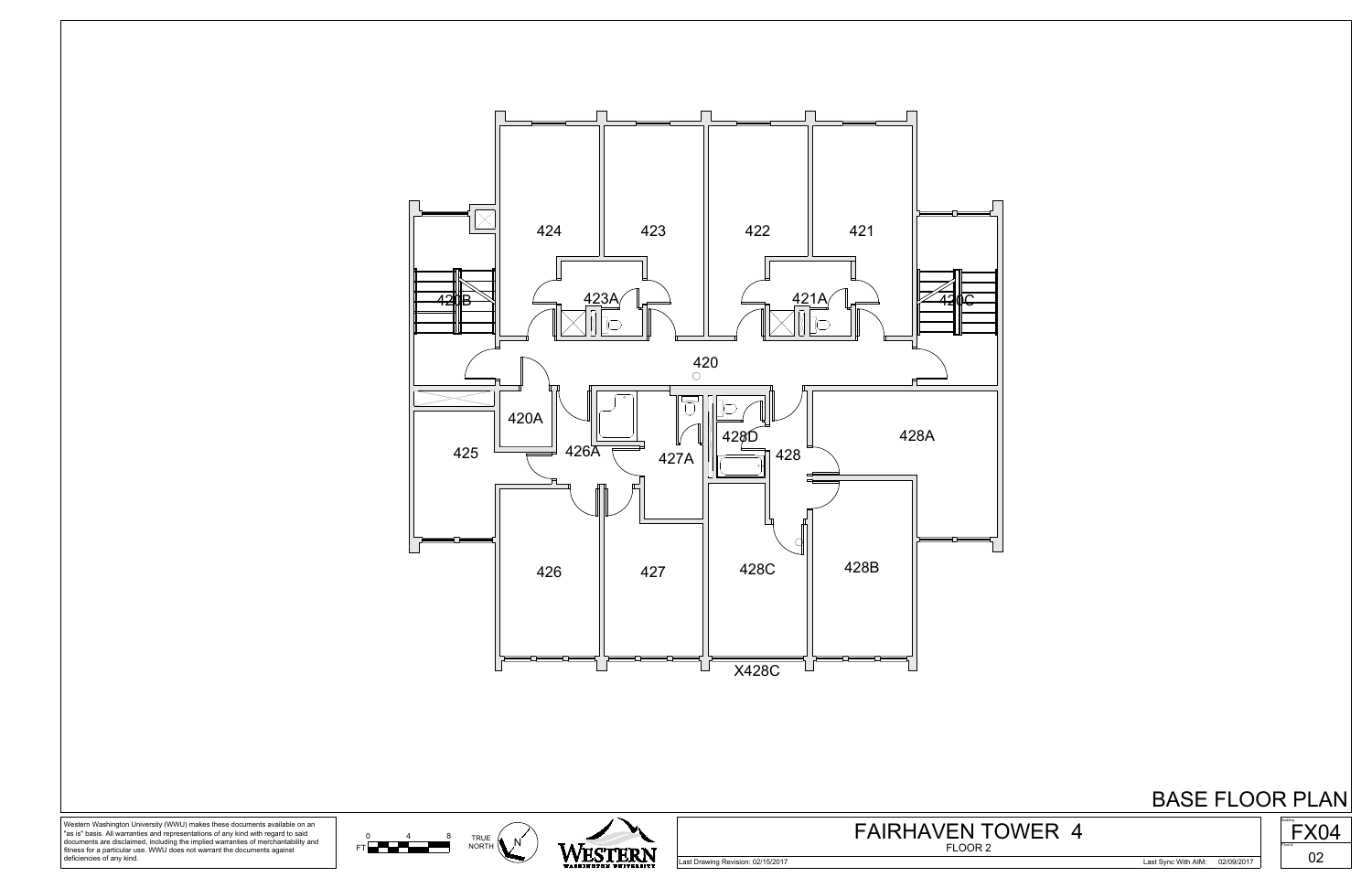

## BASE FLOOR PLAN



Western Washington University (WWU) makes these documents available on an "as is" basis. All warranties and representations of any kind with regard to said documents are disclaimed, including the implied warranties of merchantability and fitness for a particular use. WWU does not warrant the documents against deficiencies of any kind.

Last Drawing Revision: 02/15/2017 Last Sync With AIM: 02/09/2017

 $\begin{array}{cc} 0 & 4 & 8 \\ \text{FT} & \text{NORTH} \end{array}$  MORTH  $\begin{pmatrix} N' \\ N \end{pmatrix}$ 0 4 8 TRI



FLOOR 3 FAIRHAVEN TOWER 4